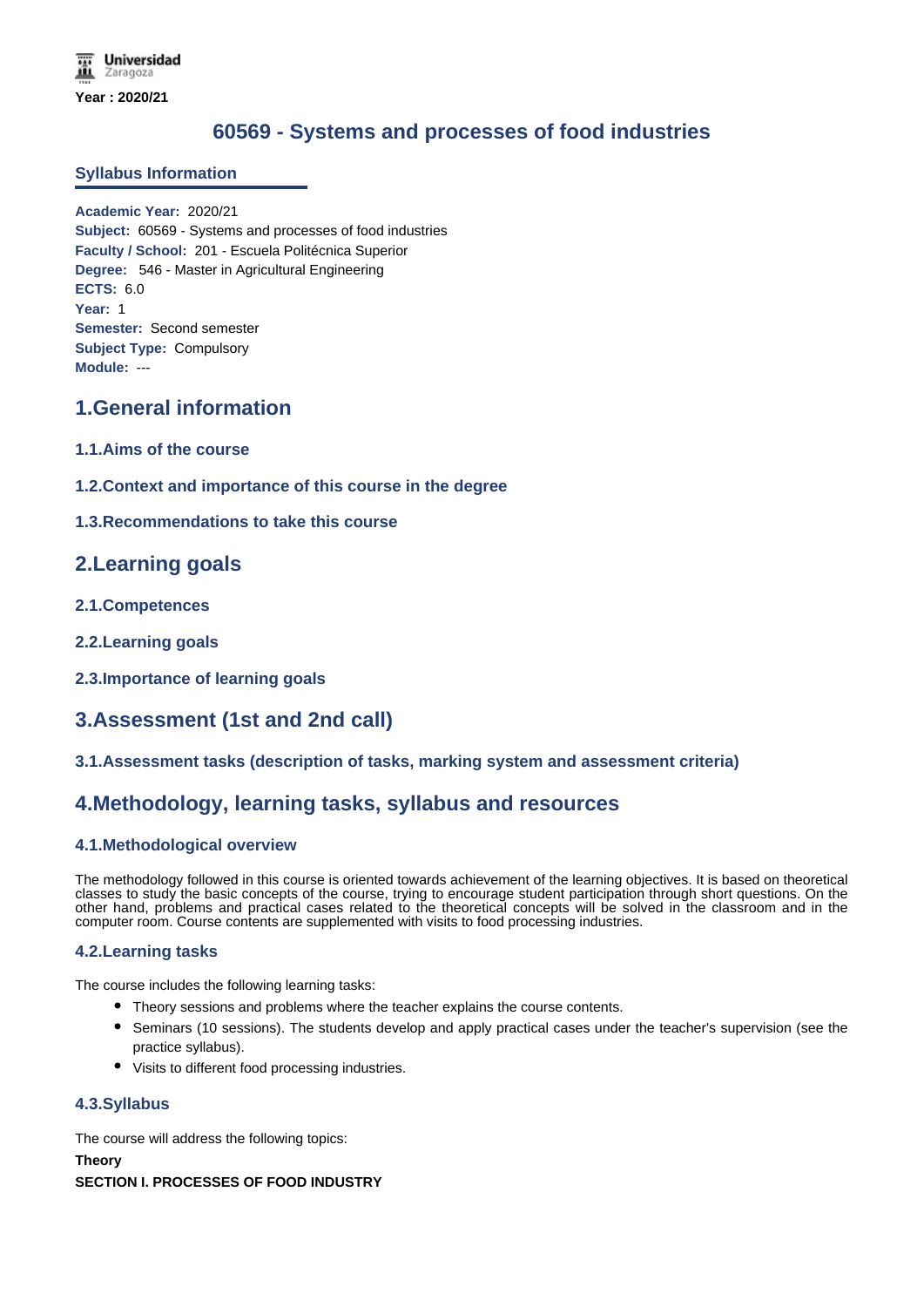Topic 1. DAIRY INDUSTRY: Previous treatments (filtration, elimination of air and clarification). Centrifugal separation. Homogenization. Pasteurization. Sterilization and UHT treatment.

Topic 2. BEER INDUSTRY. Mashing. Filtration. Cooking. Whirlpool tank. Wort cooling. Fermentation. Maturation. Beer filtration. Pasteurization. Packing.

Topic 3. PRODUCTION OF JUICES: Treatment of fruit (washing, brushing and inspection). Extraction of juice and essential oils. Treatment of the juice (clarification, mixing and correction, elimination of air and pasteurization). Preparation of concentrated juice (evaporation, freezing and membrane separation).

Topic 4. FLOUR INDUSTRY. Milling and storage. Trituration. Extraction. Purification. Compression.

#### **SECTION II. DESIGN OF FOOD INDUSTRY**

Topic 1. Design of the minimum requirements of the food system: Production capacity, raw materials, product specifications

Topic 2. Preliminary design: Flowchart, basic operations, biochemical processes, mass and energy balances

Topic 3. Simulation and optimization of the plant:

- Dimensioning and selection of main equipments (reactors, heat exchangers, separation equipment, etc.).
- Auxiliary equipments (pumps and compressors, cold production, etc.).
- Choice and design of control systems and automation.
- Energy integration (pinch analysis and network optimization exchangers).

**Practice** (design of one of these production processes)

- 1. **Design of a production system of pasteurized milk.** Mass and energy balances. Design and choice of the equipment needed for the different stages: storage tanks, elimination of air, centrifugal separation, standardization and homogenization equipments, heat exchangers, process controllers, cleaning systems.
- 2. **Design of a juice production system.** Mass and energy balances. Design and choice of equipments needed for the different stages of the process: Handling of fruit and juice extraction (reception, unloading and storage of fruit, juice extraction, juice preparation, recovery of essential oil, recovery of pulp and/or juice, pasteurization and cooling of the juice.
- 3. **Design of a system of beer production.** Mashing boiler and wort production, fermentation, clarification, heat exchangers, storage.

### **4.4.Course planning and calendar**

Provisional course planning **Activity / Week 1 2 3 4 5 6 7 8 9 10 11 12 13 14 15 16 17** *Classroom activity* **Theory** 2 2 2 2 2 2 2 2 2 2 2 2 2 2 **Practical sessions** 2 2 2 2 2 2 2 2 2 2 **Visits** 5 5 **Evaluation**  *Personal work* **Individual work** 4 5 5 5 4 4 1 5 6 4 4 5 5 1 5 6 **TOTAL 6 7 9 9 8 8 10** 5 10 **8 13 9 9 3 7 6**

### **4.5.Bibliography and recommended resources**

The recommended bibliography can be consulted in: http://psfunizar7.unizar.es/br13/egAsignaturas.php?codigo=60569&Identificador=C70029

**BB** Bylund, Gösta. Manual de industrias lácteas / texto : Gösta Bylund ; traducción de la versión inglesa a la